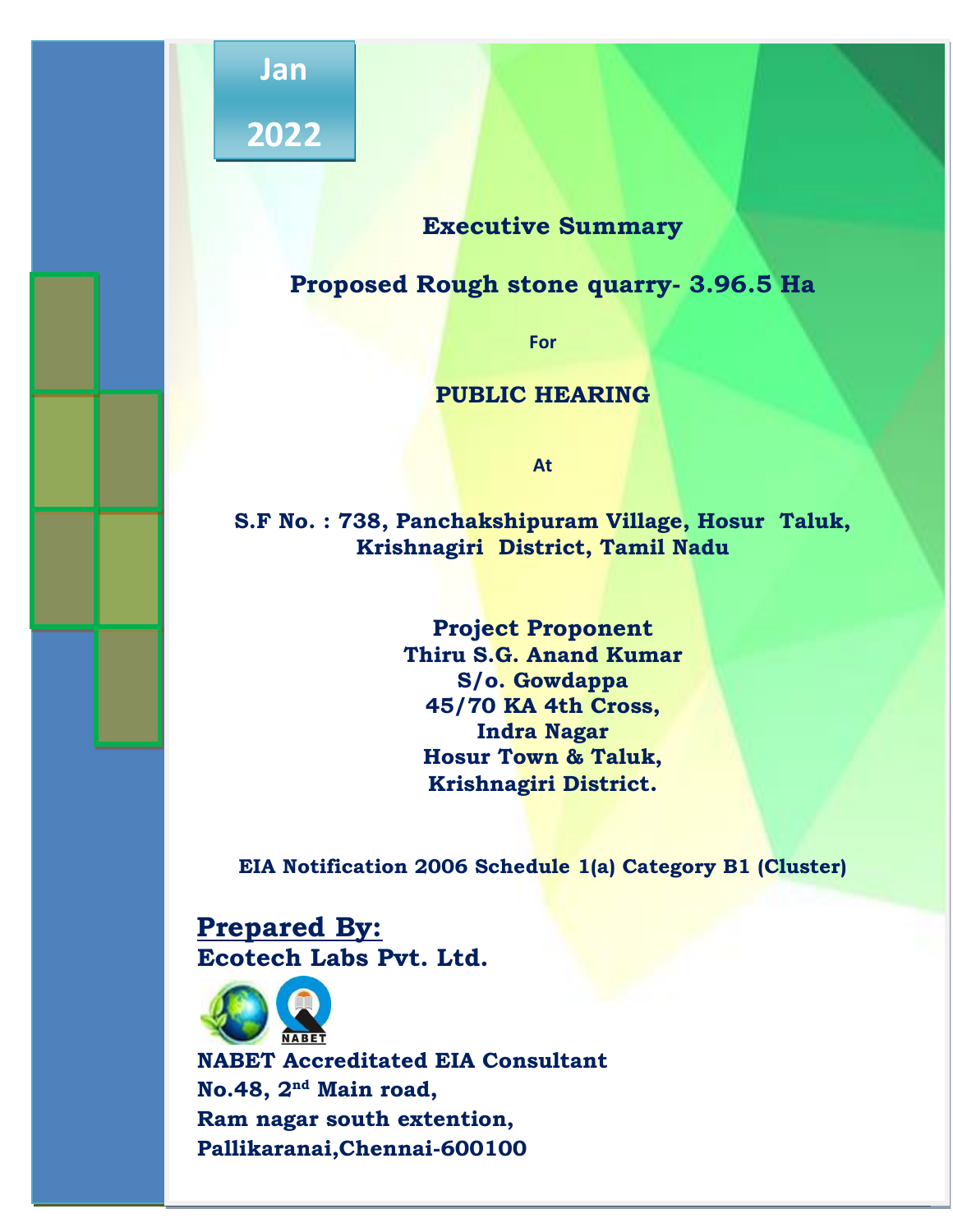# **EXECUTIVE SUMMARY**

#### **1.Project Background:**

The Proposed project is Rough stone quarry over an extent of 3.96.5 Ha, Own patta land in Panchakshipuram Village, Hosur Taluk, Krishnagiri District. The category of project is B1 (cluster), The lease area exhibits undulating terrain sloping towards west and southwest covered with Rough Stone which does not sustain any type of vegetation. The altitude of the area is 862m above MSL. No major river is found nearby the fresh area.

The quarry operation is proposed to carry out with conventional open cast semi mechanized mining with 7.0 meter vertical bench with a bench width of 5.0 meter. The Quarry operation involves shallow jack hammer drilling, slurry blasting, loading and transportation.

The quarry operation is proposed up to depth for 34m (11m above ground level and 23m below ground level). The Available Geological Reserve is estimated as 1756524m3 respectively, at the rate of 100% Recovery upto the permissible depth. Top soil is calculated upto a depth of 2m and Rough Stone at a depth of 49m. The total volume of Topsoil will be 80784m3. The mineable reserves and the Recoverable Reserves are 1040935m3 and 1040935m3 respectively, at the rate of 100% recovery upto the permissible depth. Total Depth-51m (2m top soil + 49m Rough Stone). Above Surface Ground level 11m and Below Surface Ground Level 40m. The total volume of Topsoil will be 69040m3. Production Schedule is proposed an average production of 729305 m3 (34m - 11m above ground level and 23m below ground level) of Rough Stone production for the period of five years.

Mining plan is approved by The Assistant Director (Addl.charge), Department of Geology & Mining, Krishnagiri letter vide Rc.No. 1077/2018/Mines- dated 03.03.2021.from the date of execution lease dead. The project area does not fall in Hill Area Conservation Authority region. There is no interstate boundary, CRZ zone, Western Ghats, notified Bird sanctuaries, wild life sanctuaries as per Wild life protection Act 1972, within the radius of 15Km.

#### **2. Nature & Size of the Project**

The proposed Rough stone quarry over an extent of 3.96.5 Hectares land is located Panchakshipuram Village, Hosur Taluk, Krishnagiri District.

| Mineral intends to quarry | : Rough stone     |
|---------------------------|-------------------|
| District                  | : Krishnagiri     |
| Taluk                     | : $Hosur$         |
| Village                   | : Panchakshipuram |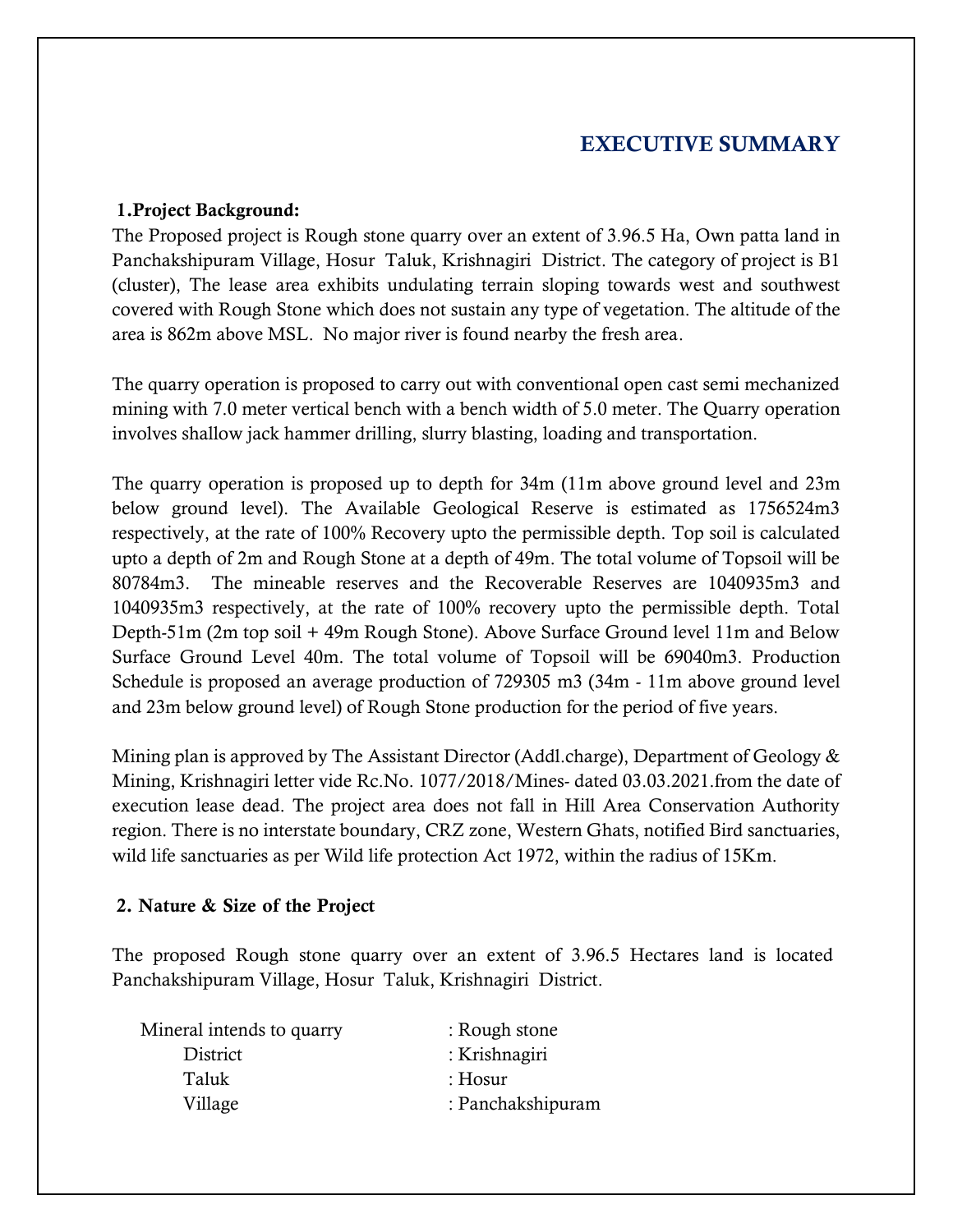| S. F. Nos. | :738                |
|------------|---------------------|
| Extent     | $: 3.96.5$ hectares |

|                         | <b>S. No Particulars</b>           | radio 1. Drive Description of the Froject<br><b>Details</b>                                                                                                           |
|-------------------------|------------------------------------|-----------------------------------------------------------------------------------------------------------------------------------------------------------------------|
| $\vert$ 1               | Latitude                           | 12° 35' 50.65" N to 12° 35' 58.20" N                                                                                                                                  |
| $\overline{c}$          | Longitude                          | 77° 47' 34.24"E to 77° 47' 40.76" E                                                                                                                                   |
| $\overline{\mathbf{3}}$ | Site Elevation above<br><b>MSL</b> | 862 m from MSL                                                                                                                                                        |
| $\overline{4}$          | Topography                         | Undulated                                                                                                                                                             |
| $\overline{5}$          | Land use of the site               | Patta Land                                                                                                                                                            |
| $\overline{6}$          | Extent of lease area               | 3.96.5 Ha                                                                                                                                                             |
| 7                       | Nearest highway                    | SH 17A Mathigiri Road ~ 1.37m, W                                                                                                                                      |
| 8                       | Nearest railway station            | Kelamanagalam Rail Station ~ 7.90 km, ENE                                                                                                                             |
| $\boldsymbol{9}$        | Nearest airport                    | Kempegowda International Airport Bengaluru ~ 66.60<br>km, N                                                                                                           |
| 10                      | Nearest town / city                | Hosur $\sim$ 10.20km, N                                                                                                                                               |
| $\overline{11}$         | Rivers / Canal                     | Nil in 10 km radius                                                                                                                                                   |
| 12                      | Lake                               | <b> ↑</b> Panchakshipuram lake $-2.43$ km W<br><b> +</b> Pattalamman Lake $-8.40$ km S<br><b>❖</b> Kelamangalam Lake $-6.51$ km, E<br>* Nagandahalli Lake - 7.23km, N |
| 13                      | Hills / valleys                    | Nil in 15 km radius                                                                                                                                                   |
| $\overline{14}$         | Archaeologically places            | Nil in 15 km radius                                                                                                                                                   |
| 15                      | National parks / Wildlife          | Nil in 15 km radius                                                                                                                                                   |
|                         | Sanctuaries                        |                                                                                                                                                                       |
| 16                      | Reserved / Protected               | Nil in 15km radius                                                                                                                                                    |
|                         | Forests                            |                                                                                                                                                                       |
| 17                      | Seismicity                         | Proposed Lease area come under Seismic zone-II(low<br>risk area)                                                                                                      |

# **Table 1: Brief Description of the Project**

# **3. Need for the Project**

\* The mining activities as proposed are the backbone of all construction and infrastructure projects as the raw material for construction is available only from such mining. The Rough stone extracted will be transported to be Stone crusher of district Krishnagiri.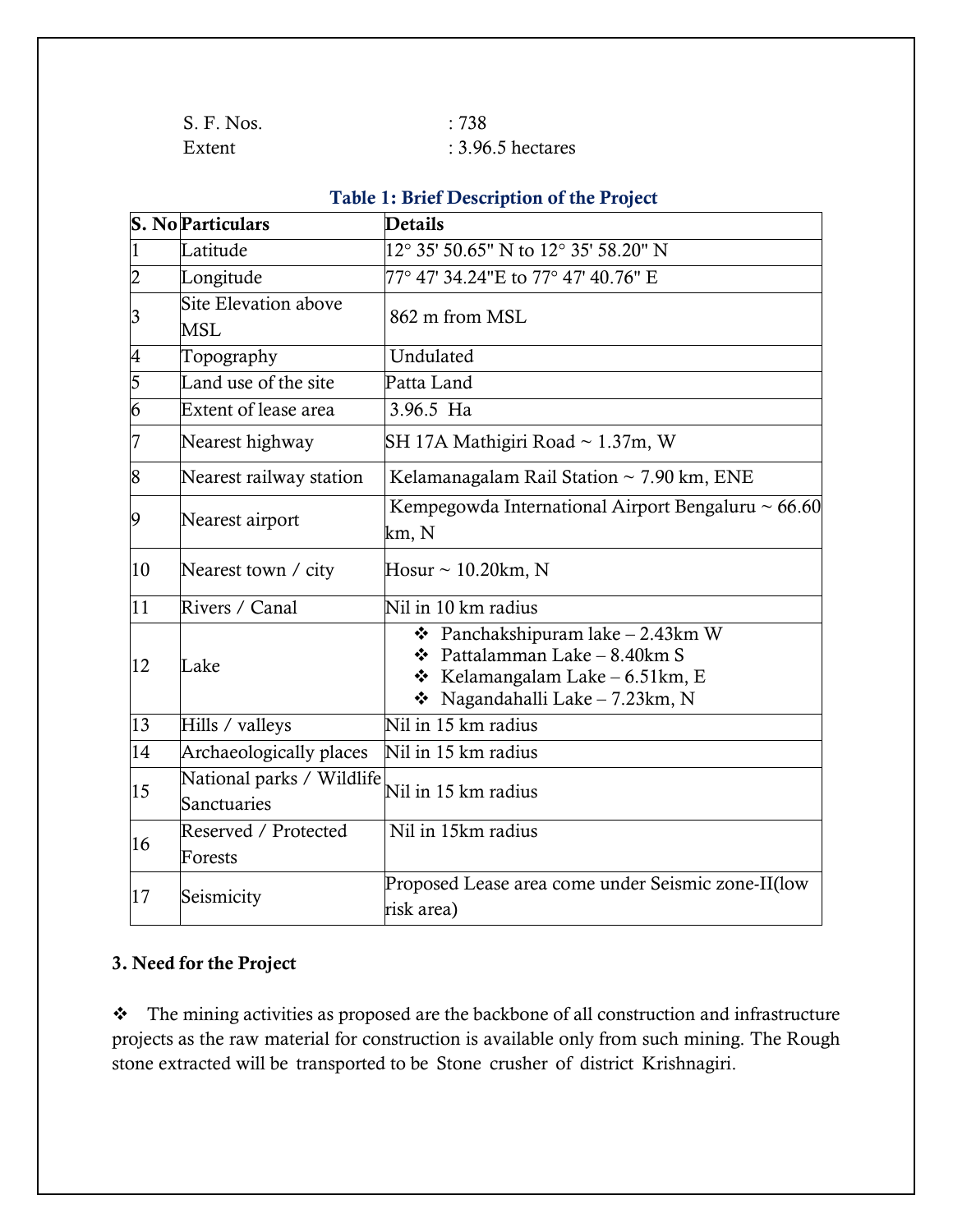The raw Rough stone as well as the crushed material of stone is in high demand in real estate, construction projects as well as in building construction projects.

\* Rough stone is quarried for producing crusher aggregates to the nearby building contractors, road contractors and nearby villagers.

\* After quarrying the entire reserves mined out, the area will be used as water reservoir to have an artificial recharge to the nearby wells.

\* No damage to the land is caused, no reclamation or back filling is required.



**Figure 1: Location Map of the Project Site**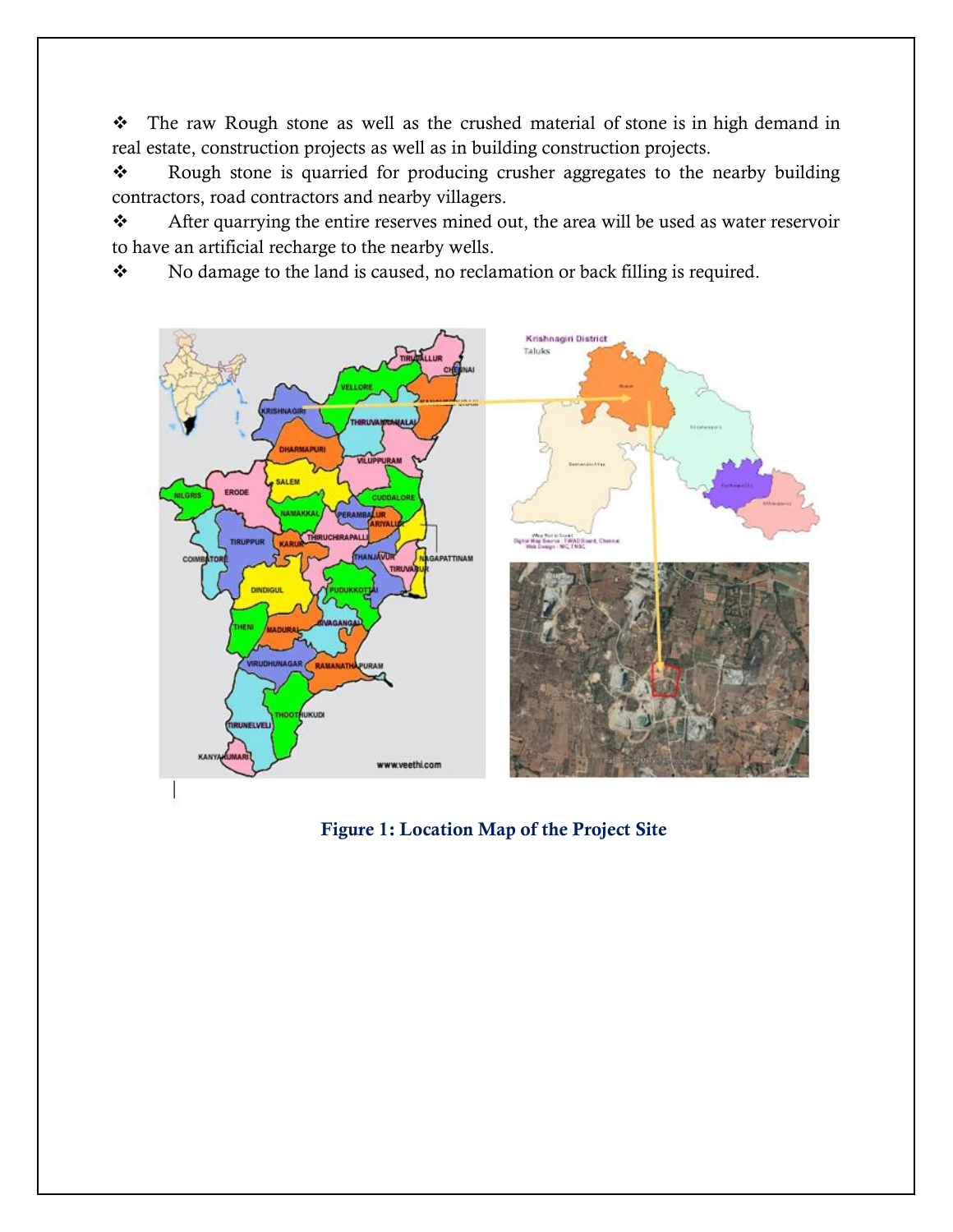

# **Figure 2:**

# **Google Image of the Project Site**

# **4. Geological Resources**

The geological reserves have been calculated based on the cross section method

| <b>Section</b> | <b>Bench</b> | L(m) | W<br>(m) | D(m)           | Volume<br>in<br>(Cu.m.) | Recoverable<br>Reserve<br>in Cu.m. $(100\%)$ | <b>Topsoil</b> |
|----------------|--------------|------|----------|----------------|-------------------------|----------------------------------------------|----------------|
|                |              | 116  | 189      | $\overline{2}$ |                         |                                              | 43848          |
|                | $_{\rm II}$  | 78   | 110      | 7              | 60060                   | 60060                                        |                |
|                | III          | 116  | 189      | 7              | 153468                  | 153468                                       |                |
| XY-AB          | IV           | 116  | 189      | 7              | 153468                  | 153468                                       |                |
|                | V            | 116  | 189      | 7              | 153468                  | 153468                                       |                |
|                | VI           | 116  | 189      | 7              | 153468                  | 153468                                       |                |
|                | VII          | 116  | 189      | 7              | 153468                  | 153468                                       |                |
|                | VIII         | 116  | 189      | 7              | 153468                  | 153468                                       |                |
| XY-CD          |              | 108  | 171      | $\overline{2}$ |                         |                                              | 36936          |
|                | $\mathbf{I}$ | 108  | 171      | 7              | 129276                  | 129276                                       |                |

*Table 2. Geological resources*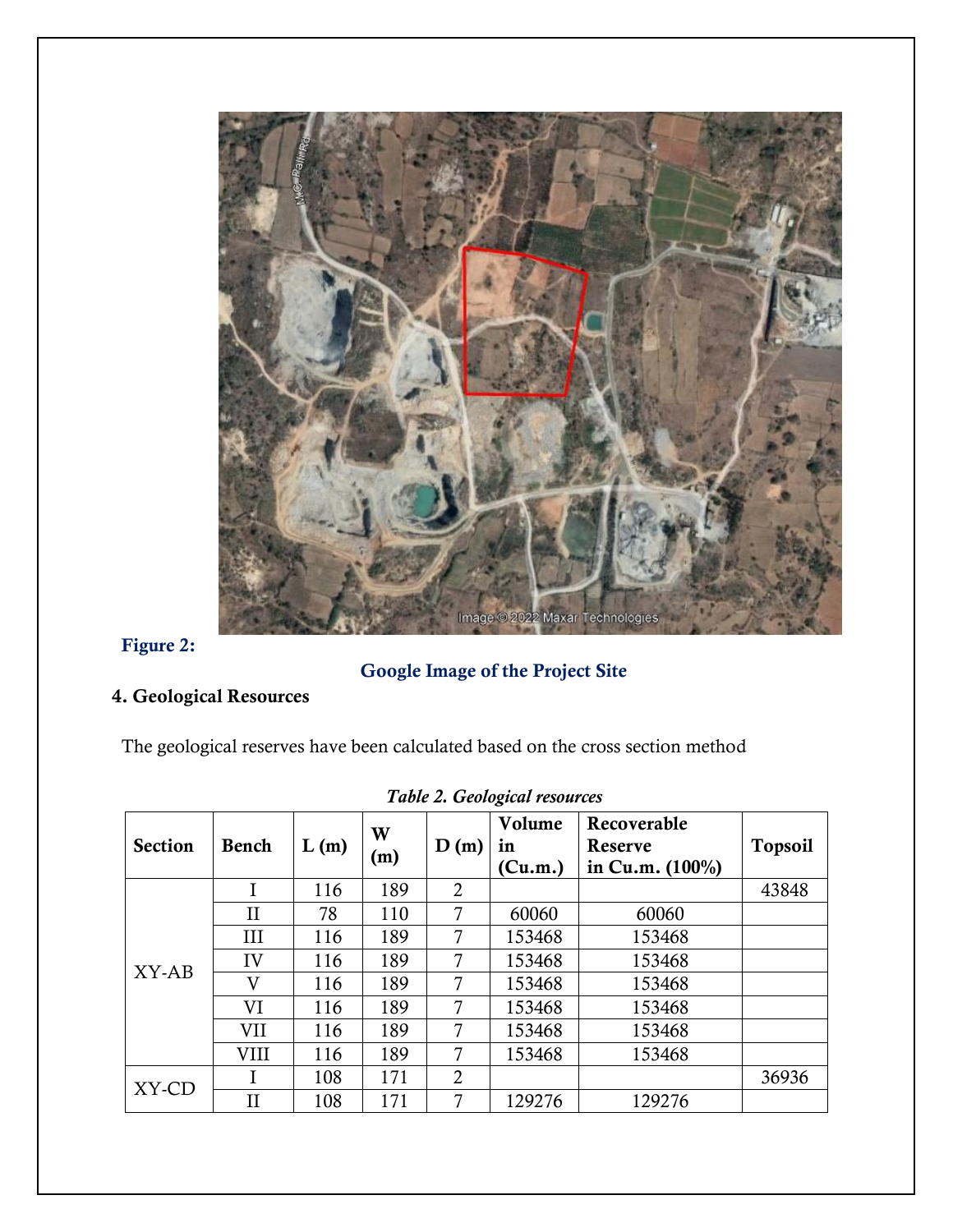| 108<br>129276<br>129276<br>ΙV<br>171<br>129276<br>129276<br>108<br>171<br>129276<br>108<br>129276<br>VI<br>171<br>VII<br>129276<br>108<br>171<br>129276 |           | <b>Total</b> |     | 1756524 | 1756524 | 80784 |
|---------------------------------------------------------------------------------------------------------------------------------------------------------|-----------|--------------|-----|---------|---------|-------|
|                                                                                                                                                         |           |              |     |         |         |       |
|                                                                                                                                                         |           |              |     |         |         |       |
|                                                                                                                                                         |           |              |     |         |         |       |
|                                                                                                                                                         |           |              |     |         |         |       |
|                                                                                                                                                         | $\rm III$ | 108          | 171 | 129276  | 129276  |       |

**TABLE 3. Year wise Production Plan**

| Year               | <b>Section</b> | <b>Bench</b> | L<br>(m)     | W<br>(m) | D<br>(m)       | Volume<br>in<br>(Cu.m.) | Recoverable<br>Reserve<br>in Cu.m. $(100\%)$ | Topsoil |
|--------------------|----------------|--------------|--------------|----------|----------------|-------------------------|----------------------------------------------|---------|
|                    |                | $\mathbf I$  | 109          | 174      | $\overline{2}$ |                         |                                              | 37932   |
| <b>I-YEAR</b>      | XY-AB          | $\mathbf{I}$ | 69           | 100      | $\overline{7}$ | 48300                   | 48300                                        |         |
|                    |                | III          | 104          | 165      | 7              | 120120                  | 120120                                       |         |
|                    |                |              | <b>Total</b> |          |                | 168420                  | 168420                                       | 37932   |
|                    |                | I            | 101          | 154      | $\overline{2}$ |                         |                                              | 31108   |
| II - YEAR          | XY-CD          | $\rm II$     | 97           | 150      | 7              | 101850                  | 101850                                       |         |
|                    |                |              | <b>Total</b> |          |                | 101850                  | 101850                                       | 31108   |
|                    | XY-AB          | IV           | 97           | 155      | 7              | 105245                  | 105245                                       |         |
| <b>III-YEAR</b>    | XY-CD          | III          | 94           | 140      | 7              | 92120                   | 92120                                        |         |
|                    |                | <b>Total</b> |              |          |                | 197365                  | 197365                                       |         |
|                    | XY-AB          | $\mathbf{V}$ | 92           | 145      | 7              | 93380                   | 93380                                        |         |
| <b>IV-YEAR</b>     | XY-CD          | IV           | 89           | 130      | 7              | 80990                   | 80990                                        |         |
|                    |                | <b>Total</b> |              |          |                | 174370                  | 174370                                       |         |
|                    | XY-AB          | VI           | 87           | 135      | 4              | 46980                   | 46980                                        |         |
| V-YEAR             | XY-CD          | V            | 84           | 120      | $\overline{4}$ | 40320                   | 40320                                        |         |
|                    |                |              | <b>Total</b> |          |                | 87300                   | 87300                                        |         |
| <b>Grand Total</b> |                |              |              |          |                | 729305                  | 729305                                       | 69040   |

### **5. Mining**

#### Opencast mining

The quarry operation is proposed to carry out with conventional open cast semi mechanized mining with 7.0 meter vertical bench with a bench width of 5.0 meter. The Quarry operation involves shallow jack hammer drilling, slurry blasting, loading and transportation.

#### Process Description

The reserves and resource are arrived based upon the Geological investigation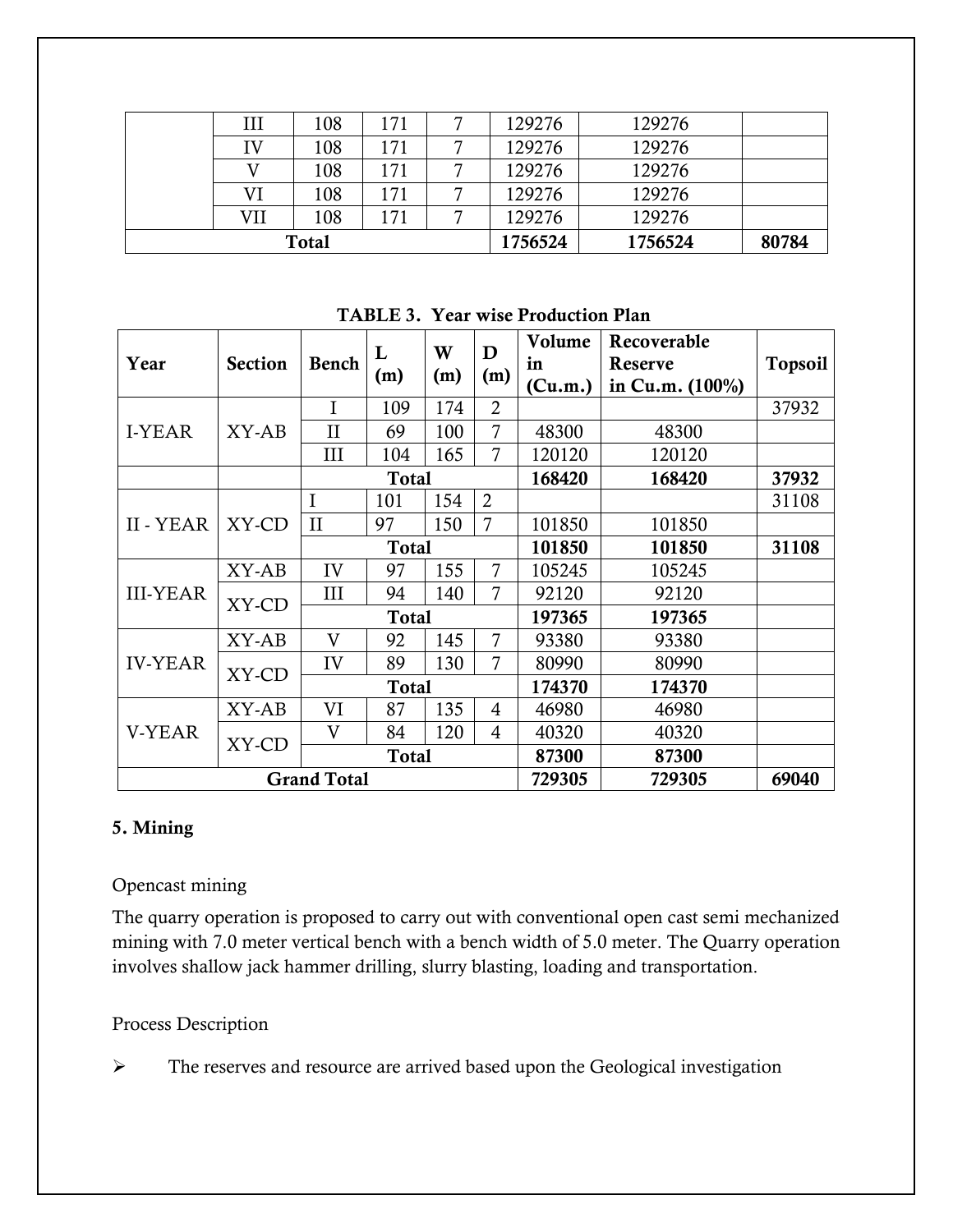- Removal of Topsoil by Excavators and directly Loaded Into Tippers.
- Removal of Rough Stone by Excavators by Drilling and Blasting.
- Shallow Drilling With Jackhammer of 32-36mm Dia.
- $\triangleright$  Minimum Blasting With Class 2 Explosives.
- $\triangleright$  Loading of Rough Stone By Excavators Into Tippers.

# **6. Water Requirement**

Total water requirement for the mining project is 4.0 kLD. The 90% water will be required for the suspension of dust and green belt development domestic water will be sourced from nearby Jagirkarupalli Village and other water will be source from nearby road tankers supply

| <b>Purpose</b>   | <b>Quantity</b> | <b>Source</b>                                                                                                                                      |
|------------------|-----------------|----------------------------------------------------------------------------------------------------------------------------------------------------|
| Drinking Water   |                 | Packaged drinking water is available from nearby<br>1.0 KLD water vendors in Jagirkarupalli Village is an out 1km<br>on the southeast of the area. |
| Green belt       | 1.5 KLD         | Other domestic activities through road tankers<br>supply.                                                                                          |
| Dust suppression |                 | 1.5 KLD From road tankers supply.                                                                                                                  |
| <b>Total</b>     | <b>4.0 KLD</b>  |                                                                                                                                                    |

**Table 4. Water Balance**

# **7. Man Power**

**Management and Supervisor:**

Total manpower required for the project is approximately 10 persons. Workers will be from nearby villages.

#### **Table 5.Man Power**

| a. Mines Manager/ mate          | $: 2$ Nos. |
|---------------------------------|------------|
| <b>Skilled and Semi-Skilled</b> |            |
| a. Skilled (Operators)          | $: 2$ Nos. |
| b. Skilled (Mechanic)           | $:1$ No.   |
| c. Blaster/Mat                  | $:1$ No.   |
| Semi-skilled                    |            |
| a. Driver                       | $: 2$ Nos. |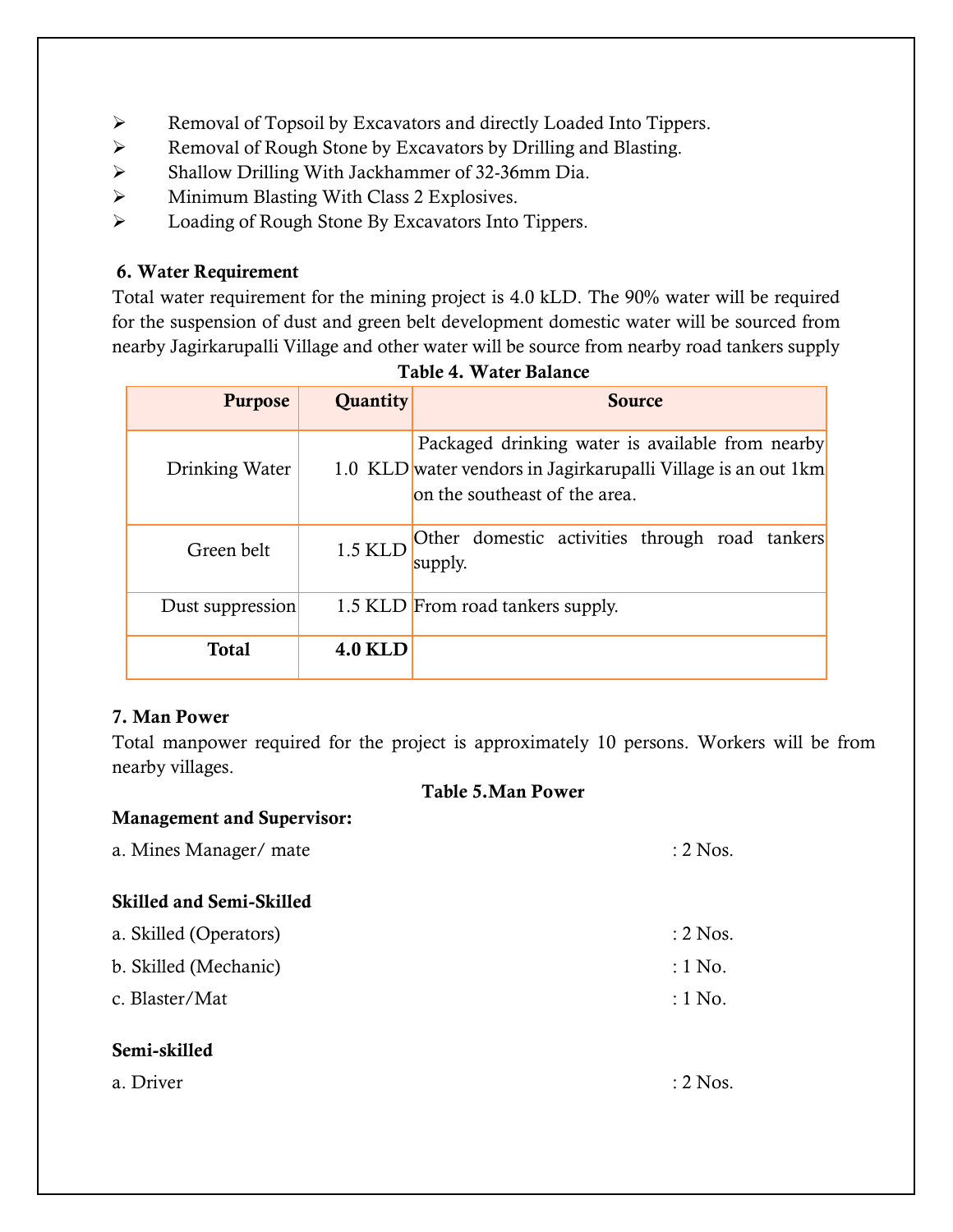### **Unskilled**

| a. Musdoor Labours | $:4$ Nos.           |
|--------------------|---------------------|
| b. Cleaners        | $\therefore$ 2 Nos. |
| c. Office boy      | $\div 1$ No.        |

**Total : 15 Nos**

No child less than 21 years will be entertained during quarrying operations.

# **8. Solid Waste Management**

| S.No | Type      | Quantity             | <b>Disposal Method</b>                |
|------|-----------|----------------------|---------------------------------------|
|      | Organic   | $2.7 \text{ kg/day}$ | Municipal bin including foo<br>waste  |
| 2    | Inorganic |                      | 4.05 kg/day TNPCB authorized recycler |

#### **Table .6 Solid Waste Management**

 As per CPCB guidelines: MSW per capita/day =0.45 kg/day **Table.7 500m Radius Cluster Mine**

| S. No. | Quarry detail                                            | Village         | S.F No             | <b>Extent</b><br>(Ha) |  |  |
|--------|----------------------------------------------------------|-----------------|--------------------|-----------------------|--|--|
|        | <b>I. Existing Quarry</b>                                |                 |                    |                       |  |  |
| 1      | Thiru Arunkumar<br>S/o. N.C. Bala                        | Panchatchipuram | $603/1$ (Part-4)   | 2.50.0                |  |  |
| 2      | Thiru<br>K.<br>$S/O$ .<br>Gopinath<br>Kothanda<br>Ramaih | Panchatchipuram | $603/1$ (Part – B) | 2.50.0                |  |  |
| 3      | M.R.<br>Tvl.<br>Enterprises                              | Panchatchipuram | $603/1$ (Part - 2) | 3.00.0                |  |  |
| 4      | P.<br>Thiru<br>Kalaikovan S/o.<br>M. Poonusamy           | Panchatchipuram | $603/1$ (Part – 3) | 3.25.0                |  |  |
|        | II. Abandoned Quarry                                     |                 |                    |                       |  |  |
| NIL    |                                                          |                 |                    |                       |  |  |
|        | III. Proposed Quarry                                     |                 |                    |                       |  |  |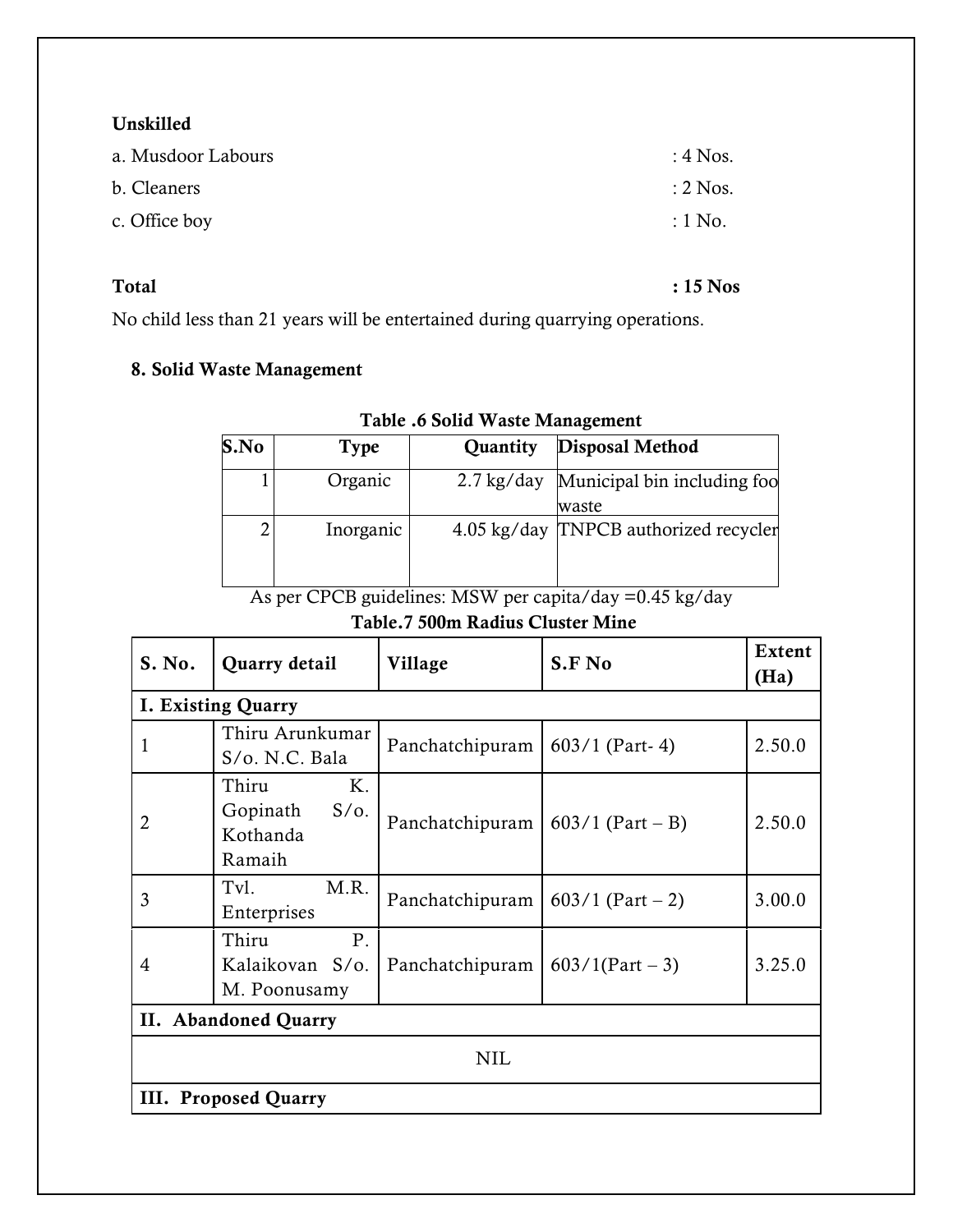|       | Thiru<br>S/o Gowdappa | S.G. | Anand kumar Panchatchipuram 738 | 3.96.5 |
|-------|-----------------------|------|---------------------------------|--------|
| Total |                       |      |                                 | 15.215 |

#### **9. Land Requirement**

The total extent area of the Proposed project is 3.96.5 Ha, Own patta land in Panchakshipuram Village of Hosur Taluk, Krishnagiri District.

| S.<br>No. | <b>Land Use</b>            | Area in use during<br>the<br>quarrying period (Hect) |
|-----------|----------------------------|------------------------------------------------------|
|           | under<br>Area<br>quarrying | 3.34.0                                               |
| 2.        | Infrastructure             | 0.01.0                                               |
| 3.        | Roads                      | 0.01.0                                               |
| 4.        | Green Belt                 | 0.17.5                                               |
| 5.        | Unutilized                 | 0.43.0                                               |
|           | Total                      | 3.96.5                                               |

# **Table 8 Land Use Breakup**

# **11. Human Settlement**

There are no habitations within 500m radius. There are villages located in this area within 5km radius of the quarry.

| <b>Direction</b> | Village            | Distance in km | Population |  |  |
|------------------|--------------------|----------------|------------|--|--|
| North            | Machinayakanapalli | 1.8Kms         | 600        |  |  |
| East             | Nagappan agraharam | 1.0Kms         | 500        |  |  |
| South            | Jagirkarupalli     | 1.3kms         | 450        |  |  |
| West             | Beegisettipalli    | 2.3Kms         | 400        |  |  |

#### **Table 9 Habitation**

#### **12. Power Requirement**

The Rough stone quarry project does not require huge water and electricity for the project. **16 Litre** diesel per hour for excavator for mining and loading for rough stone needed.

# **13. Scope of the Baseline Study**

The chapter contains information on existing environmental scenario on the following parameters.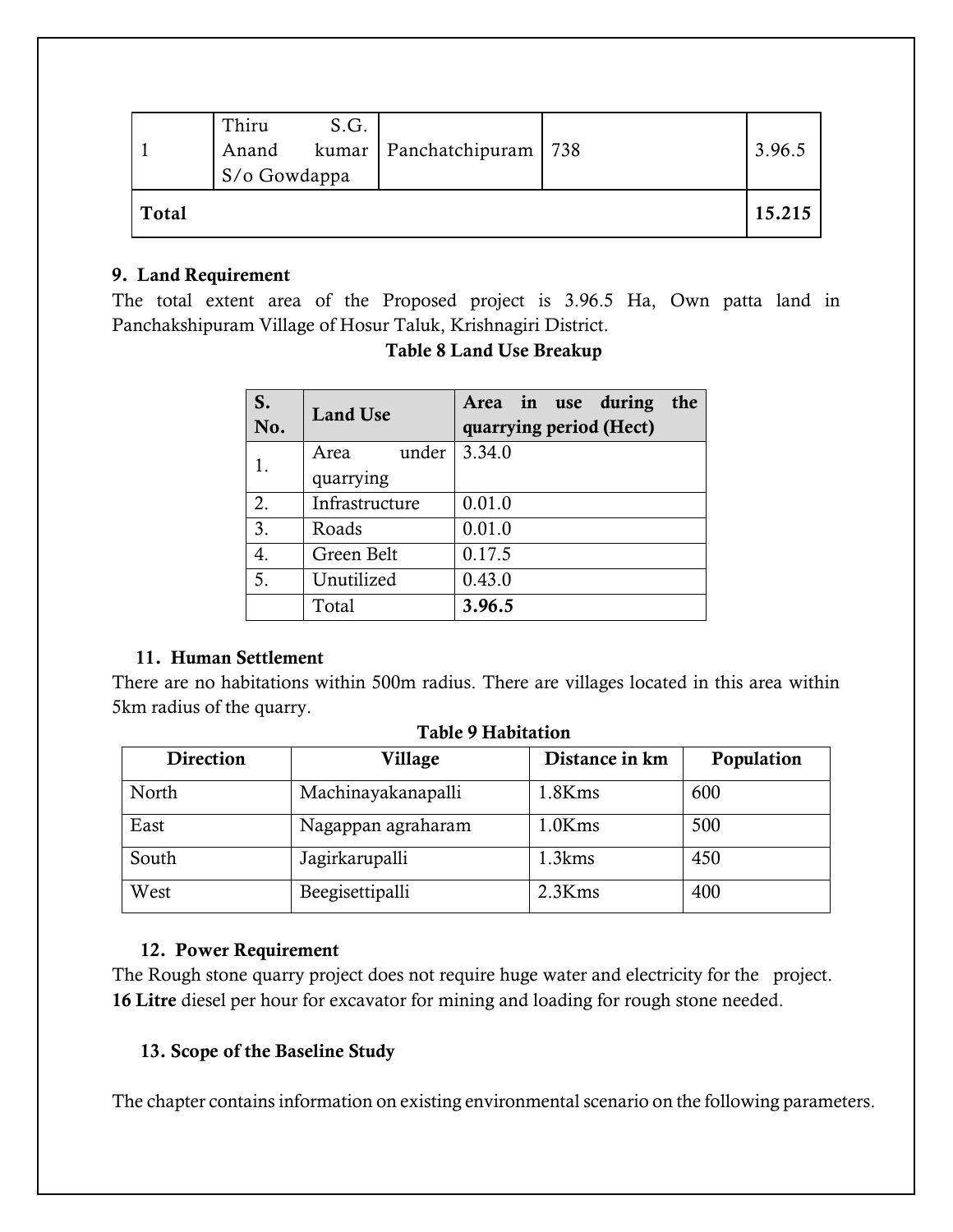- 1. Micro Meteorology
- 2. Water Environment
- 3. Air Environment
- 4. Noise Environment
- 5. Soil / Land Environment
- 6. Biological Environment
- 7. Socio-economic Environment

#### **13.1 Micro – Meteorology;**

Meteorology plays a vital role in affecting the dispersion of pollutants, once discharged into the atmosphere. Since meteorological factors show wide fluctuations with time, meaningful interpretation can be drawn only from long-term reliable data.

| i) Average Minimum Temperature                     | $\mathbf{L}$              | $30^{\circ}$ C  |
|----------------------------------------------------|---------------------------|-----------------|
| ii) Average Maximum Temperature.                   | $\sim$                    | $38.5\degree$ C |
| iii) Average Relative Humidity $(\%)$              | $\mathbb{R}^{\mathbb{Z}}$ | 65 to 85 %      |
| iv) Average Annual Rainfall of the area: 1061.3 mm |                           |                 |

#### **13.2 Air Environment**

Ambient air monitoring was carried out on monthly basis in the surrounding areas of the Mine Lease area to assess the ambient air quality at the source. To know the ambient air quality at a larger distance i.e. in the study area of 5 km. radius, air quality survey has been conducted at 5 locations over a period of Pre Monsoon Season. Major air pollutants like, Particulate Matter (PM10), Sulphur Dioxide (SO2), Nitrogen Dioxide (NO2) were monitored and the results are summarized below,

The baseline levels of PM10 (57-33  $\mu$ g/m<sup>3</sup>), PM2.5 (26-14  $\mu$ g/m<sup>3</sup>), SO2 (10-5 $\mu$ g/m<sup>3</sup>), NO2  $(22-11 \mu g/m<sup>3</sup>)$ , all the parameters are well within the standards prescribed by National Ambient Air Quality during the study period from June to August 2021.

#### **13.3 Noise Environment**

Ambient noise levels were measured at 5 locations around the proposed project site. The maximum Day noise and Night noise were found to be 57 dB(A)and 46 dB(A) in Near Shri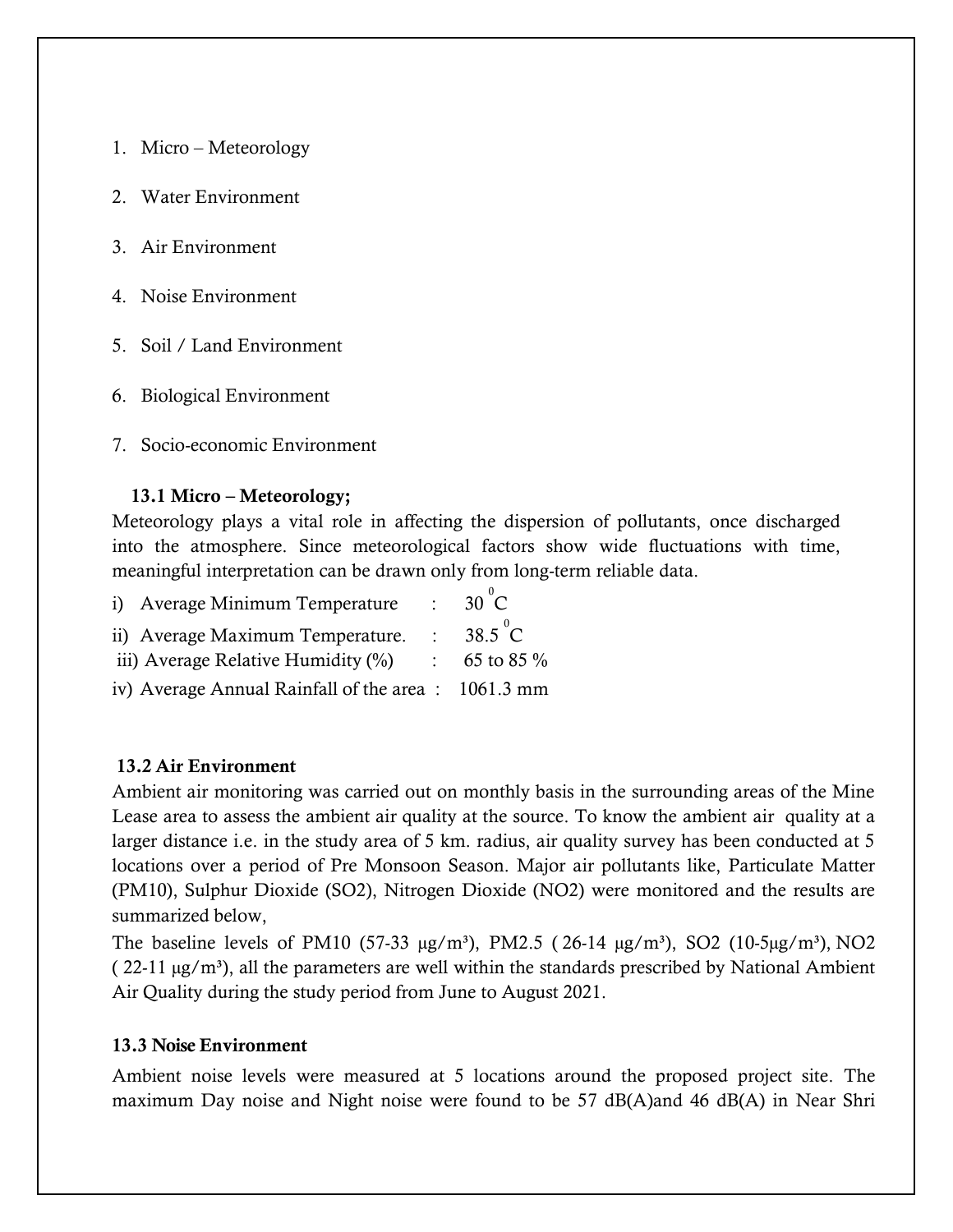Kaliyamman Temple and Near SH-17A Mathigiri Road. The minimum Day Noise and Night noise were 41 dB(A)and 34 dB(A) which was observed in Project site.

# **13.4 Water Environment**

- The average pH ranges from 7.15-7.65.
- TDS value varied from 298 mg/l to 1520 mg/l
- Hardness varied from 159 to 857 mg/l
- Chloride varied from 27.4 to 396 mg/l

# **13.5 Land Environment**

The analysis results show that soil is neutral in nature as pH value ranges from 7.28 to 8.05 with organic matter 0.08 % to 0.34 %. The concentration of Nitrogen, Phosphorus & Potassium has been found to be in good amount in the soil samples.

# **13.6 Biological Environment**

The proposed Mining lease area is mostly dry barren ground with small shrubs and bushes. No specific endangered flora & fauna exist within the mining lease area.

# **14. Rehabilitation/ Resettlement**

 The overall land of the mine is private patta land. There are no displacement of the population within the project area and adjacent nearby area. Social development of nearby villages will be considered in this project.

 The mine area does not cover any habitation. Hence the mining activity does not involve any displacement of human settlement.

# **15. Greenbelt Development**

1. The development of greenbelt in the peripheral buffer zone of the mine area.

2. Green belt has been recommended as one of the major components of environmental Management plan, which will improve ecology, environment and quality of the surrounding area.

3. Local trees like, Neem, Pungam, Naval etc will be planted along the south side lease boundary and avenues as well as over non-active dumps at a rate of 50 trees per annum with interval 5m.

4. The rate of survival expected to be 80% in this area.

| Name of species<br>Year | Place of<br>planted | No of<br>species | Spacing | <b>Survival</b> |
|-------------------------|---------------------|------------------|---------|-----------------|
|-------------------------|---------------------|------------------|---------|-----------------|

# **Table.10 Plantation/ Afforestation Program**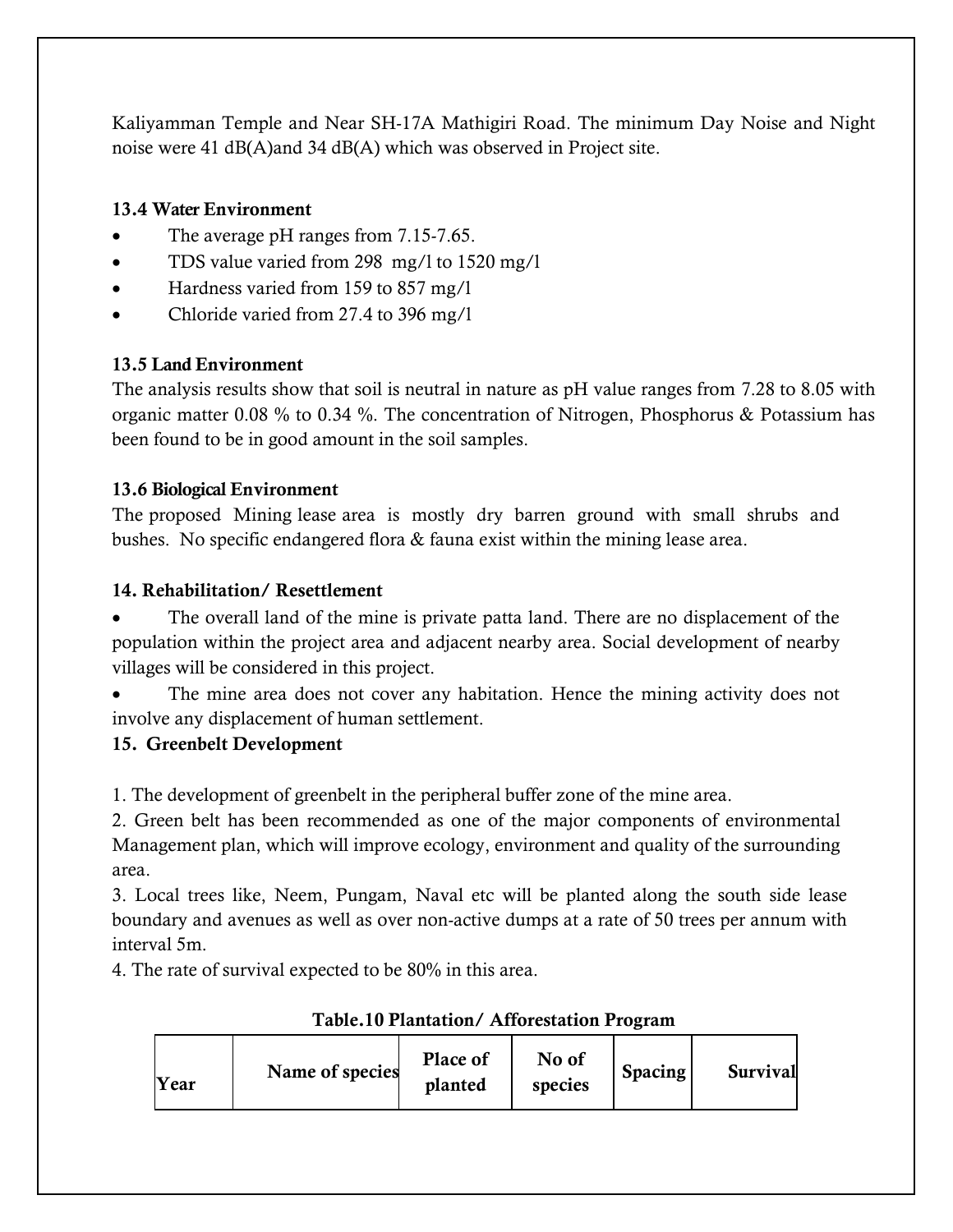| 2022 | Neem/Pungam      | North | 50  | 5m | 80% |
|------|------------------|-------|-----|----|-----|
| 2023 | Naval            | South | 50  | 5m | 80% |
| 2024 | Poovarasu/Pungam | East  | 50  | 5m | 80% |
| 2025 | Naval/Pungam     | South | 50  | 5m | 80% |
| 2026 | Neem             | West  | 50  | 5m | 80% |
|      | Total            |       | 250 |    |     |

# **16. Anticipated Environmental Impacts**

# **Air Environment and Mitigation Measures**

1. Water sprinkling will be done on the roads & unpaved roads.

2. Proper mitigation measures like water sprinkling will be adopted to control dust emissions.

3. Plantation will be carried out on approach roads, solid waste site & nearby mine premises.

4. To control the emissions regular preventive maintenance of equipment's will be carried out.

# **Noise Environment and Mitigation Measures**

1. Periodical monitoring of ambient noise will be done as per CPCB guidelines.

2. No other equipment except the transportation vehicles and excavator for loading will be allowed.

3. Noise generated by these equipment's shall be intermittent and does not cause much adverse impact

# **17.Responsibilities for Environmental Management Cell (EMC)**

The responsibilities of the EMC include the following:

- i. Environmental Monitoring of the surrounding area
- ii. Developing the green belt/Plantation
- iii. Ensuring minimal use of water
- iv. Proper implementation of pollution control measures

# **18.Environmental Monitoring Program**

A monitoring schedule with respect to Ambient Air Quality, Water & Wastewater Quality, Noise Quality as per Tamil Nadu State Pollution Control Board (TNPCB), shall be maintained.

# **19. Project Cost**

The total project cost is Rs. 42,30,000 for deployment of machinery and creation of infrastructural facilities like approach road, Mine office / Workers Shed, First Aid Room etc., including electrifications and water supply.